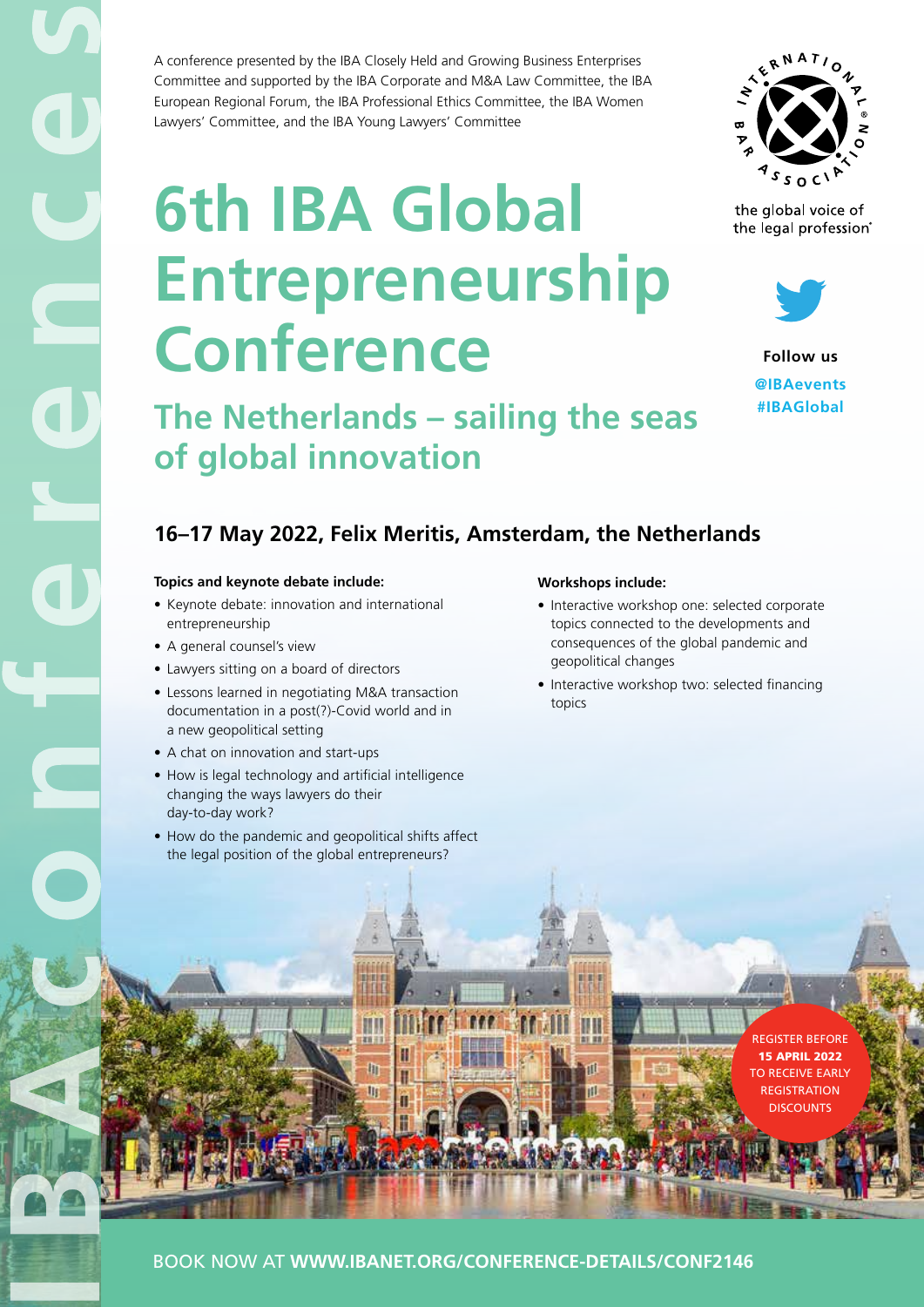## Programme

#### **Introduction to the Conference theme**

What better place for our 2022 Global Entrepreneurship Conference than the Netherlands, with its 400-year-old history of travelling to the far corners of the world to conduct trade and business. From the small ships that set out from Dutch seaports in the 1600s to sail for months on the high seas, to the nanoseconds in which Dutch IT companies' data and concepts now circle the globe, Dutch international entrepreneurship continues to evolve and innovate.

The Netherlands has been a trendsetter in the legal field for a long time, creating the first corporations with freely tradeable shares centuries ago. Since then the country has cultivated an extensive international tax treaty network and has recently taken the lead in developing new approaches to corporate governance.

This rich mix of entrepreneurialism and global outlook is an ideal background against which to discuss

#### Conference Co-Chairs

Marco A Rizzi *Bratschi, Zürich; Member of the IBA Closely Held and Growing Business Enterprises Committee Advisory Board*

Alejandro Payá *Cuatrecasas, Barcelona; Chair, IBA Closely Held and Growing Business Enterprises Committee*

#### Programme Co-ordinators

Nicole Van Ranst *Newton Law, Brussels; Vice-Chair, IBA Closely Held and Growing Business Enterprises Committee*  Hugo Reumkens *Van Doorne, Amsterdam*

#### Steering Committee

Paul A Josephus Jitta *Buren, Amsterdam*  Meltem Koning-Gungormez *Van Doorne, Amsterdam*  Stan Robbers *Heussen, Amsterdam*  Philip Van Hilten *AKD, Amsterdam* 

and celebrate the issues, challenges and solutions of businesses carrying out cross-border trade and investment. The Conference will build on the history and modern dynamism of the Netherlands to bring together the worldwide closely held entrepreneurship community.

Join us in Amsterdam for a dynamic and interactive programme on global entrepreneurship, with industry speakers, expert panellists and Conference attendees from around the world. We will discuss a variety of substantive topics, with our Closely Held Committee hallmark of extensive audience participation, including moderated table workshops. There will be ample opportunity to cover the legal impact of the global measures and effects connected with the Covid-19 pandemic and the geopolitical challenges. Enjoy the global entrepreneurship community and our unrivalled networking and learning environment.

#### Host Committee

act Fort Advocaten AKD Buren Cleber Hamelink & van der Tooren Heussen Huygens Kennedy van der Laan Kroes Lexence Loyens & Loeff Norbruis Clement Ploum Rutgers Posch Van Doorne

#### **Continuing Professional Development /Continuing Legal Education**

For Conference delegates from jurisdictions where CPD/CLE is mandatory, the IBA will provide a Certificate of Attendance for the Conference. Subject to CPD/ CLE requirements, Conference delegates can use this to obtain the relevant number of hours' accreditation. The number of CPD/CLE hours available may vary depending on the rules applied by the members' bar association/law society on time recording criteria. A Certificate of Attendance is available to Conference delegates on request. Please ask at the IBA conference registration desk for information on how to obtain the certificate.

**Conference dinner sponsors**



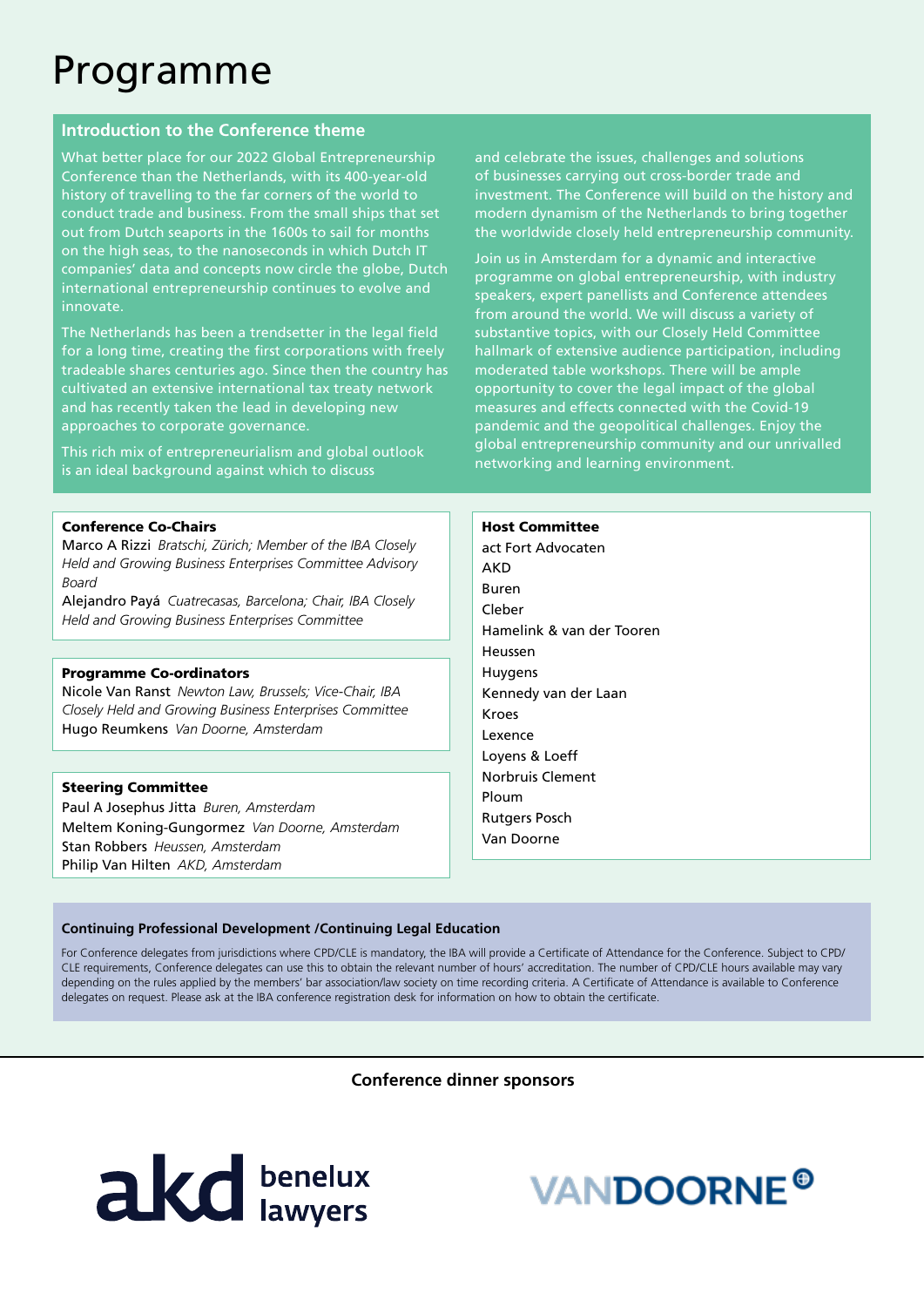#### Informal programme

For those who arrive the day before the official programme commences, the Amsterdam Host Committee has organised an informal Sunday afternoon and evening programme.

Amsterdam is steeped in history, contrasted with a modern flair and outlook. Our informal Sunday programme provides participants a taste of both aspects! You will also have the opportunity to meet your fellow Conference attendees in an informal setting to get that special 'Closely Held' feeling.

#### 1430 – 1630

#### **Take a tour**

Join either of two private guided tours – please see details below. See Amsterdam's world-famous Rijksmuseum art collection or take a walking tour of the historic Amsterdam city centre, a UNESCO World Heritage site.

#### **Rijksmuseum**

There are two tours available, with a maximum of three groups per tour. Please note places for each tour are limited to 12 people.

Tour 1: Highlights of the Rijksmuseum

Tour 2: Highlights of the Dutch Golden Age

Meet: 1430 at the museum main entrance.

Cost: €30

OR

#### **Historic Amsterdam walking tour**

Accompany your expert guide on a one-hour walking tour through the historic canal district of Amsterdam with its quaint streets and waterscapes, and visit the very special, lesser-known courtyard houses of old Amsterdam. You then have the opportunity to explore the streets and byways of old Amsterdam on your own, or to enjoy a drink and snack at one of the many restaurants or bars in the area.

Meet: 1400.

Cost: €25

The meet up location will be sent by email to those have registered for the walking tour.

#### 1800 – 2100

#### **Informal drink and dinner**

Scheepskameel Restaurant, Gebouw 024A, Kattenburgerstraat 5, 1018, Amsterdam

Have a pre-dinner with colleagues at the restaurant, or outdoor patio if the weather permits, with a view over the Amsterdam harbour and the neighbouring Maritime Museum (Scheepvaartmuseum). Enjoy a four-course dinner with wine and coffee at this former naval kitchen.

Please note space is limited and is allocated on a first come, first served basis.

Price: €75

#### **Reservation and payment**

The Sunday activities are open to all delegates and are to be paid in advance to the Host Committee as detailed below.

To reserve your place please confirm attendance in advance to [AmsterdamHostCommittee@gmail.com](mailto:AmsterdamHostCommittee%40gmail.com?subject=) by 30 April 2022 at the latest and make pre-payment as per instructions. Places are limited so please book in advance to avoid disappointment. Up to one accompanying person per delegate will be allowed.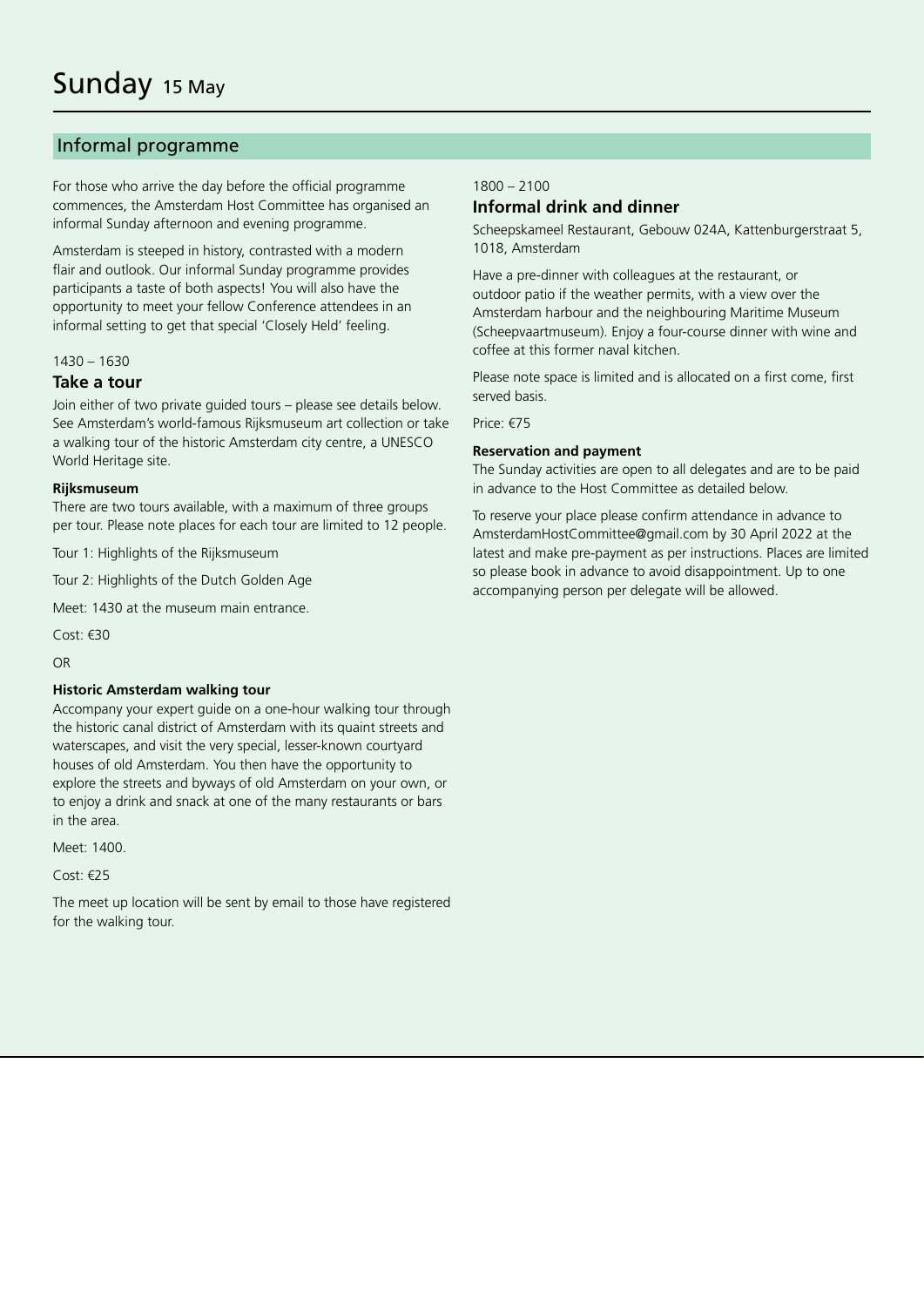#### 0730 – 1715 **Registration**

0830 – 0840 **Opening remarks by Conference Co-Chairs** 

#### 0845 – 0915 **Introduction to the keynote address by the key note debate panel members - innovation and international entrepreneurship**

Innovation is key for successful entrepreneurship, especially in an international market. These days even more since the pandemic and geopolitical challenges affect in many ways global business. Disruption of chain production, increased prices and shortages of raw materials, transportation availability and costs, pre-pandemic fixed terms and conditions are substantial hurdles for business to be conducted without serious legal exposures. So companies need to be guided through these problem areas while there is also increasing demand for having a stronger focus on the environment. Not only does private enterprise recognise this, but innovation is also strongly supported by governments that are trying to create the best ecosystems for the development of innovation in their countries or territories. The Netherlands, especially the city of Amsterdam, are a perfect example of this.

A panel of experts in the area of developing and promoting innovation will share their views on the necessary ingredients for successful innovation in international entrepreneurship.

Join our panellists in discussing and debating the session's topics from a variety of angles.

#### *Session Co-chairs*

Giuseppe Coco *Ughi e Nunziante, Milan; Membership Officer, IBA Closely Held and Growing Business Enterprises Committee*  Stan Robbers *Heussen, Amsterdam* 

#### *Speakers*

Nora Klug *Group General Counsel, Robert Bosch GmbH, Stuttgart*

Stef Prinsen *Senior Account Manager Digital Technology, Innovation Quarter, The Hague*

Mustafa Tanriverdi *Member of the Board, Dutch Development Agency, Amsterdam*

Alper Utku *President and Co-founder, European Leadership University, Amsterdam*

#### 0915 – 0945 **Keynote address: a chat on innovation and start-ups**

Constantijn van Oranje *Special Envoy, Techleap.nl, Amsterdam*

0945 – 1015 Round up of Keynote debate

#### 1015 – 1115

#### **A general counsel's view**

In this interactive session, we will discuss with highly reputable general counsel from multinational companies the main challenges and trends they face when managing legal teams and dealing with complex transactions and issues resulting from the global pandemic. They will share with us their personal experiences in running legal teams.

The discussion will focus on:

- New needs and solutions following the main legal consequences of the pandemic on global business and trade
- How general counsel view and implement the provision of legal advice within their respective companies
- How they envision and manage complex processes
- How and when they involve external counsel
- How this collaboration can become more productive and efficient

We will also address how corporations adapt to new regulatory frameworks and digital transformation, and comply with new environmental, social and governance (ESG) requirements. Finally, we will discuss how we as lawyers can continue to add value and ensure appropriate legal certainty to our clients.

#### *Session Co-chairs*

Alejandro Payá *Cuatrecasas, Barcelona; Chair, IBA Closely Held and Growing Business Enterprises Committee*  Philip van Hilten *AKD, Amsterdam* 

#### *Speakers*

Pauline Bottema-Sanders *General Counsel, Edge Technologies, Amsterdam* 

Vincent Brugge *VP General Counsel EU & Asia, ICL Group, Amsterdam*

Nora Klug *Group General Counsel, Robert Bosch GmbH, Stuttgart*

Martin Roberts *Senior Underwriter, Liberty Global Transaction Solutions, Amsterdam* Caroline de Waele *General Counsel, Darling Ingredients,* 

*Amsterdam*

#### 1115 – 1145 **Coffee/tea break**

#### 1145 – 1245

#### **Lawyers sitting on a board of directors**

In many jurisdictions, lawyers sit on boards of directors as nonexecutive directors, independent directors or as representatives of one or more shareholders.

In this session, experienced lawyers and industry representatives will debate the roles and duties of a lawyer sitting in the boardroom, and will answer: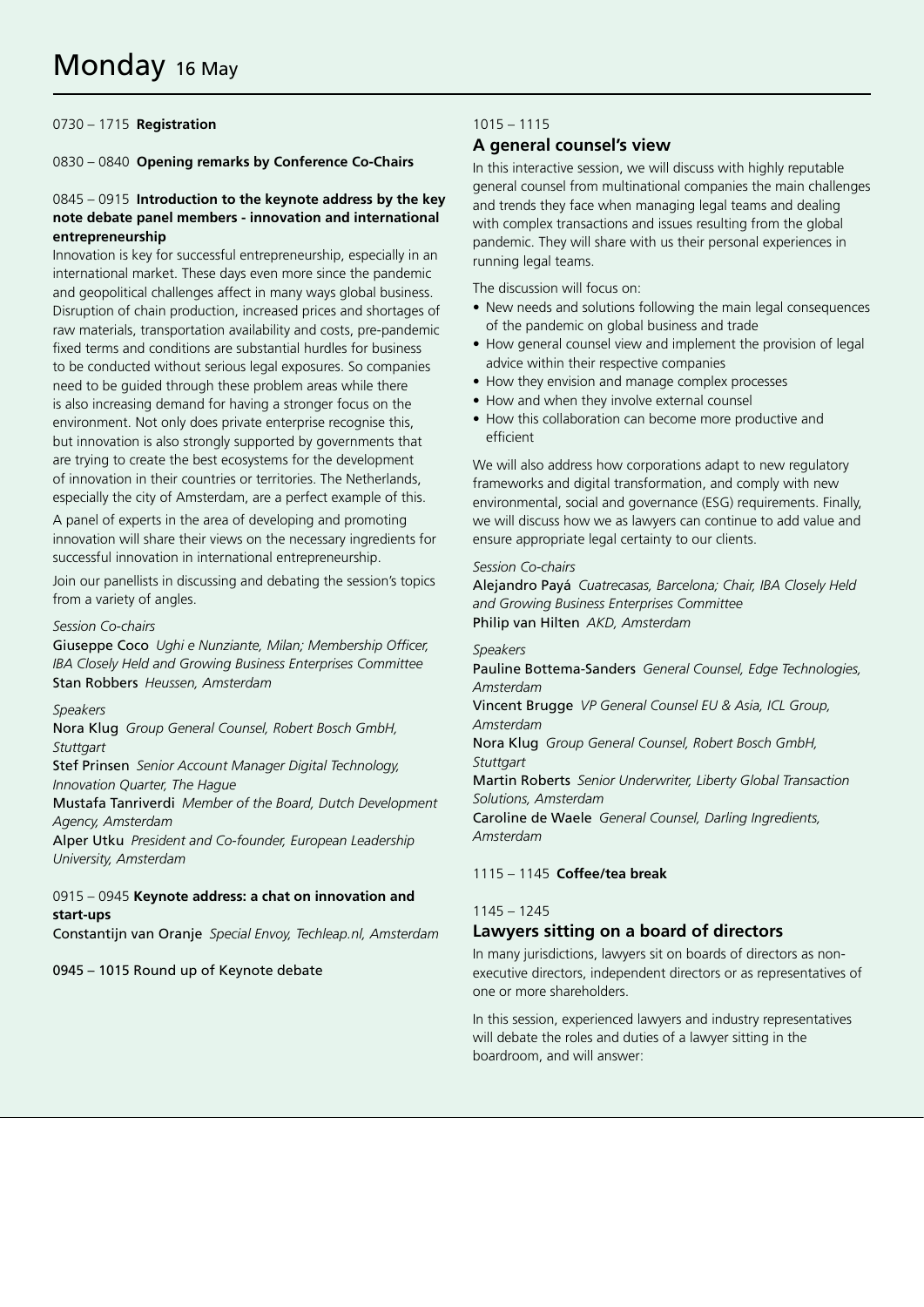## Monday continued

- Should they be an entrepreneur, a trusted advisor or a related party?
- What duty of care, diligence and specific competence is required of a lawyer in a boardroom?
- Does a dual set of (conflicting) obligations apply to a lawyer?
- What is the role of the lawyer in the ESG debate?

These and other challenging issues will be addressed in this interactive session, featuring different perspectives and experiences.

#### *Session Co-chairs*

Carlo Pavesio *Pavesio e Associati with Negri-Clementi, Turin; Website Officer, IBA Professional Ethics Committee*  Hugo Reumkens *Van Doorne, Amsterdam* 

#### *Speakers*

Horacio Bernardes Neto *Motta Fernandes Advogados, São Paulo; IBA Immediate Past President* 

Jeanine Helthuis *Supervisory Director, De Volksbank, Amsterdam* Wieteke van de Kamp *General Counsel, Avedon Capital, Amsterdam* 

#### 1245 – 1330 **Lunch**

#### 1330 – 1430

#### **Lessons learned in negotiating M&A transaction documentation in a post(?)-Covid world**

The pandemic caused lawyers from all over the world to think about, discuss and negotiate new contractual stipulations in M&A documentation, such as purchase price adjustment mechanisms, reps, warranties and indemnities for specific Covid-19 related risks, extended material adverse change clauses, EBIT(DA)-normalisations, shorter long-stop dates, other earn-out mechanisms, to mention but a few. What are the lessons learned so far in relevant jurisdictions?

Our panel of industry speakers and corporate lawyers will discuss the impact that Covid-19 has had on negotiating M&A transaction documentation, the issues they have faced and the solutions they have found.

#### *Session Co-chairs*

Paul A Josephus Jitta *Buren, Amsterdam* 

Luciana Tornovsky *Demarest Advogados, São Paulo; Senior Vice-Chair, IBA Closely Held and Growing Business Enterprises Committee* 

#### *Speakers*

Lycke Cappelle *General Counsel, LUMICKS, Amsterdam*  Nicholas Dorsey *Cravath, New York*  Christian Pleister *Noerr, Berlin* 

Marco A Rizzi *Bratschi, Zürich; Member, IBA Closely Held and Growing Business Enterprises Committee Advisory Board*  Richard Spink *Burges Salmon, Bristol; Conference Coordinator, IBA Closely Held and Growing Business Enterprises Committee* 

#### 1430 – 1530 **INTERACTIVE WORKSHOP ONE Selected corporate topics connected to developments and consequences of the global pandemic – part one**

In the first part of this workshop, delegates will work in roundtable groups to discuss corporate governance and M&A topics, including:

- Duties of the board in M&A transactions as a buyer and seller, and the management of a takeover target
- How does the role of the board, management and founders evolve as the company progresses from a start-up to a scale-up, and finally, to a growth company?
- Due diligence and warranty and indemnity insurance revisited
- State control of foreign investments how to deal with new regulations from the European Union and other states in the context of M&A transactions
- What are the governance challenges and missteps often encountered in respect to growth companies? How can they be avoided? How can they be remedied?
- Ethics, diversity and social responsibility: do corporate directors have a duty to shareholders, or are they permitted to look beyond to other stakeholders in the business?
- Covid-19 two years later are there any lasting consequences in this area?

#### *Session Co-chairs*

Ralf Morshäuser *Gleiss Lutz, Munich; Education Officer, IBA Corporate and M&A Law Committee* 

Noreen R Weiss *MacDonald Weiss, New York; Treasurer, IBA Closely Held and Growing Business Enterprises Committee* 

#### *Moderators*

Alessandro Barzaghi *Cocuzza & Associati, Milan; Programme Officer, IBA International Commerce and Distribution Committee* Jack Berk *Cleber, Amsterdam* 

Marie Brasseur *Altius, Brussels; Co-Chair, IBA Young Lawyers' Committee*

Arthur Davis *Addisons, Sydney, New South Wales; Chair, IBA Regulatory Affairs Subcommittee*

Mariana Norton dos Reis *Cuatrecasas, Lisbon; Membership Officer, IBA Women Lawyers' Committee* 

Peter de Ryck *Lydian, Brussels*

Tom Ensink *Ploum, Rotterdam* 

Martin Imhof *Heuking Kühn Lüer Wojtek, Düsseldorf* 

Florian Jörg *Bratschi, Zürich; Scholarship Officer, IBA Closely Held and Growing Business Enterprises Committee* 

Andreas Kloyer *Luther, Frankfurt; Conference Quality Officer, IBA Closely Held and Growing Business Enterprises Committee*

Elke Napokoj *bpv Hügel, Vienna*

Alessandra Nascimento S. F. Mourão *Nascimento e Mourão Advogados, São Paulo; Member, IBA SPPI Council*  Michael Schmidt *Schmidt TaxLaw, Frankfurt*

Sven von Mensenkampff *Legance, Milan*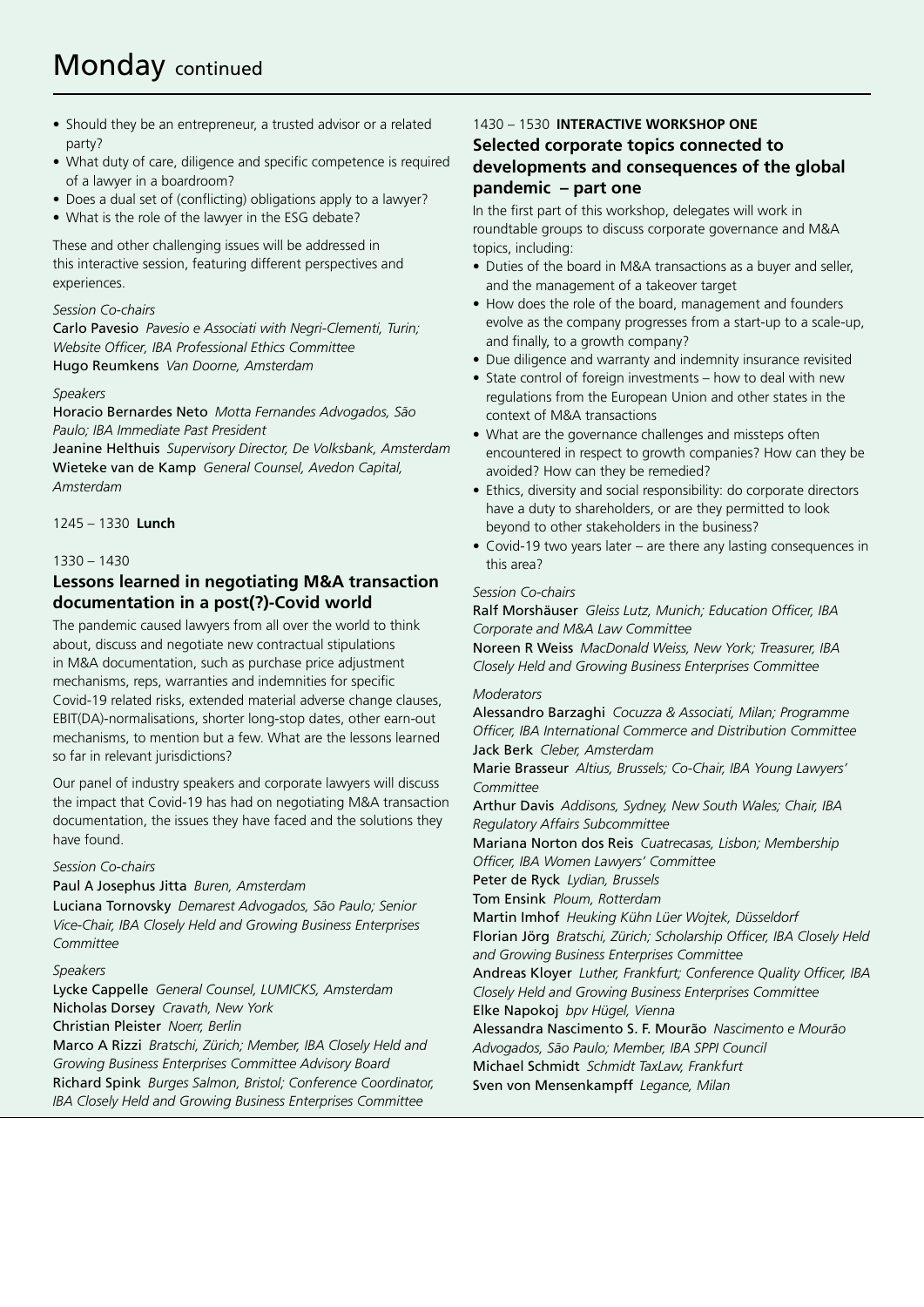#### 1530 – 1600 **Coffee/tea break**

#### 1600 – 1700 **INTERACTIVE WORKSHOP ONE Selected corporate governance and M&A topics – part two**

In the second part of the workshop, the results of the work of the table groups will be presented and discussed.

#### 1730 – 1915 **Amsterdam cruise and drinks reception hosted by the Host Committee and Steering Committee**

Amsterdam is known for its beautiful canals and history. The Host Committee firms have arranged a floating reception on canal tour boats followed by a drink at the Conference dinner location. In addition to seeing lovely Amsterdam by water, Conference attendees can mix and mingle before the dinner.

The boats will take a tour of the world-famous central Amsterdam canals and end at the dinner restaurant in the restored former harbour area of Amsterdam Noord.

Drinks and canapés will be served on board where attendees will also be treated to music and other entertainment.

The cruise and reception are open to all registered delegates.

Boats will depart at 1730 from the dock in front of **The Dylan Amsterdam Hotel** which is only a few buildings down the road from Felix Meritis. Please arrive at the dock by 1715.

The Dylan Amsterdam Hotel Keizersgracht 384 1016 GB Amsterdam

#### 1930 – 2200 **Conference dinner**

Cafe-Restaurant Stork, Gedempt Hamerkanaal 201, 1021 KP, Amsterdam

Join fellow delegates after the Conference for an evening of food and networking at this unique fish restaurant overlooking the old harbour in Amsterdam-Noord.

#### **Welcome remarks**

Alejandro Payá *Cuatrecasas, Barcelona; Chair, IBA Closely Held and Growing Business Enterprises Committee*

During the dinner a special surprise speaker will stimulate a lively and light debate following a brief introduction.

Ticket price: €125

Return transport will be provided courtesy of the Host Committee.

### Tuesday 17 May

0800 – 0845 **Women Lawyers' Committee breakfast**  This is open to all registered delegates.

#### 0845 – 0925 **Keynote address**

Eke Geraerts *CEO, Better Minds at Work, Antwerp* 

0925 – 0930 **Opening remarks from the Conference Co-Chairs** 

#### 0930 – 1030 **INTERACTIVE WORKSHOP TWO Selected financing topics: part one**

This interactive workshop session will explore recent trends in finance and the implications for closely held enterprises.

- What are the key options for companies to finance their growth?
- Is the division between equity and debt funding evolving?
- How can we, as lawyers, continue to add value and ensure appropriate legal certainty for our clients in each of these models?
- Have the regulators clipped the wings of banks and cryptocurrencies?
- How is the face of finance changing?

In the first part of the workshop, delegates will work in groups to discuss a topic selected from the following:

- Alternate forms of financing I: Fintech, crowdfunding and lending, and cryptocurrencies – what are the latest developments and the legal implications for closely held enterprises?
- Alternative forms of financing II: loans with profit participation, convertible loans, options and other hybrid instruments – what are the latest terms and structures, and the legal implications for closely held enterprises?
- New players as alternatives to banks: VCs and other non-bank players – what are the terms they want?
- The rise of the regulator: what does this mean for the lending landscape?
- Getting your business bank debt ready how to act for borrowers when seeking bank funding
- Forms of mezzanine capital and their implications for closely held businesses
- Advantages and disadvantages of debt and equity financing
- Restructuring (eg, debt equity swap) and refinancing key issues to consider and the traps to avoid
- Due diligence and the role of lawyers in various types of financing: opinions and counsel reports (reliance versus release letters)
- Personal guarantees versus security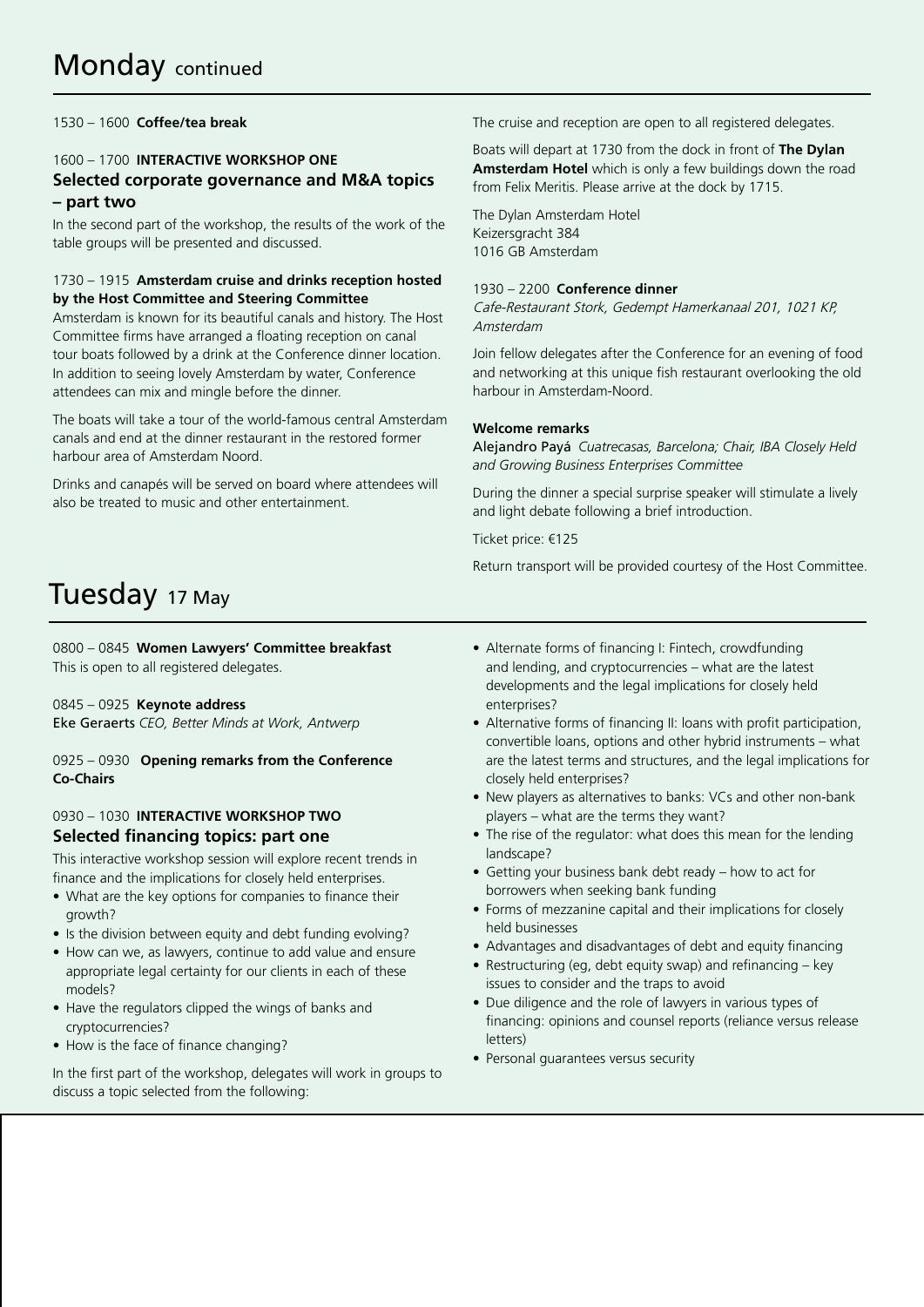### Tuesday continued

*Session Co-Chairs* 

Jean-Philippe Jacob *YARDS, Paris* 

Mercedes Rodriguez Giavarini *Mitrani Caballero Ruiz Moreno, Buenos Aires; Latin American Regional Forum Liaison Officer, IBA Closely Held and Growing Business Enterprises Committee* 

#### *Moderators*

Christian Becker *Görg, Munich* Bjarte Bogstad *Bull & Co, Oslo* Caroline Conrad-Behr *Conrad & Partner, Baden* Gabor Damjanovic *Forgo Damjanovic & Partner, Budapest; Co-Vice Chair, IBA Professional Ethics Committee* Pierre-Alexandre Degehet *Bonn Steichen & Partners, Luxembourg City* David O'Donnell *Mason Hayes & Curran, Dublin; Member,* 

*IBA Closely Held and Growing Business Enterprises Committee Advisory Board*

Sharanya Ranga *Advaya Legal, Mumbai, Maharashtra; Diversity and Inclusion Officer, IBA Closely Held and Growing Business Enterprises Committee*

Ehsan Shirzadi *Loyens & Loeff, Amsterdam* 

Mark van Casteren *Huygens Quantitative Tax Consulting, Amsterdam* 

Robert Wintgens *Hamelink van der Tooren, Amsterdam* Helge-Torsten Wöhlert *Hueking Kühn Lüer Wojtek, Munich*  Ilona Zekely *Egorov Puginsky Afanasiev & Partners, Moscow, IBA Human Rights Officer, European Regional Forum*

#### 1030 – 1100 **Coffee/tea break**

#### 1100 – 1200 **INTERACTIVE WORKSHOP TWO Selected financing topics: part two**

In the second part of the workshop, the themes and results of the work of the breakout groups will be presented. 1200 – 1300

#### **How are legal technology and artificial intelligence changing the way lawyers do their day-to-day work?**

The development of various legal software, ranging from e-registries to artificial intelligence (AI) and other innovations, is changing the day-to-day work of all law firms, from one-lawyer boutiques to global firms.

A panel of expert advisers and service providers will discuss the emerging developments in legal tech and its transformative impact on the way lawyers work, and will answer these questions:

- How exactly is this happening?
- What further changes are just around the corner? What is fantasy and what is wishful thinking?
- How should law firms large, mid-size and small value the real capabilities of existing and upcoming technologies?
- What are the benefits and risks of legal technology and AI?

The active involvement of delegates will be ensured by using Slido, a Q&A and polling platform, which will allow real-time input by the audience to be shown and discussed.

#### *Session Co-chairs*

Ivan Delgado *Pérez-Llorca, Madrid; Website Officer, IBA Closely Held and Growing Business Enterprises Committee*  Meltem Koning *Van Doorne, Amsterdam* 

#### *Speakers*

Tina De Maere *CEO, Limine, Brussels* Sjors Dobbelaar *Founder CEO, Legalloyd, Amsterdam* Jeroen Zweers *Independent Advisor and Co-Founder, Dutch Legal Tech Association, Amsterdam*

#### 1300 – 1315 **Closing remarks by Conference Co-Chairs**

1315 – 1430 **Lunch**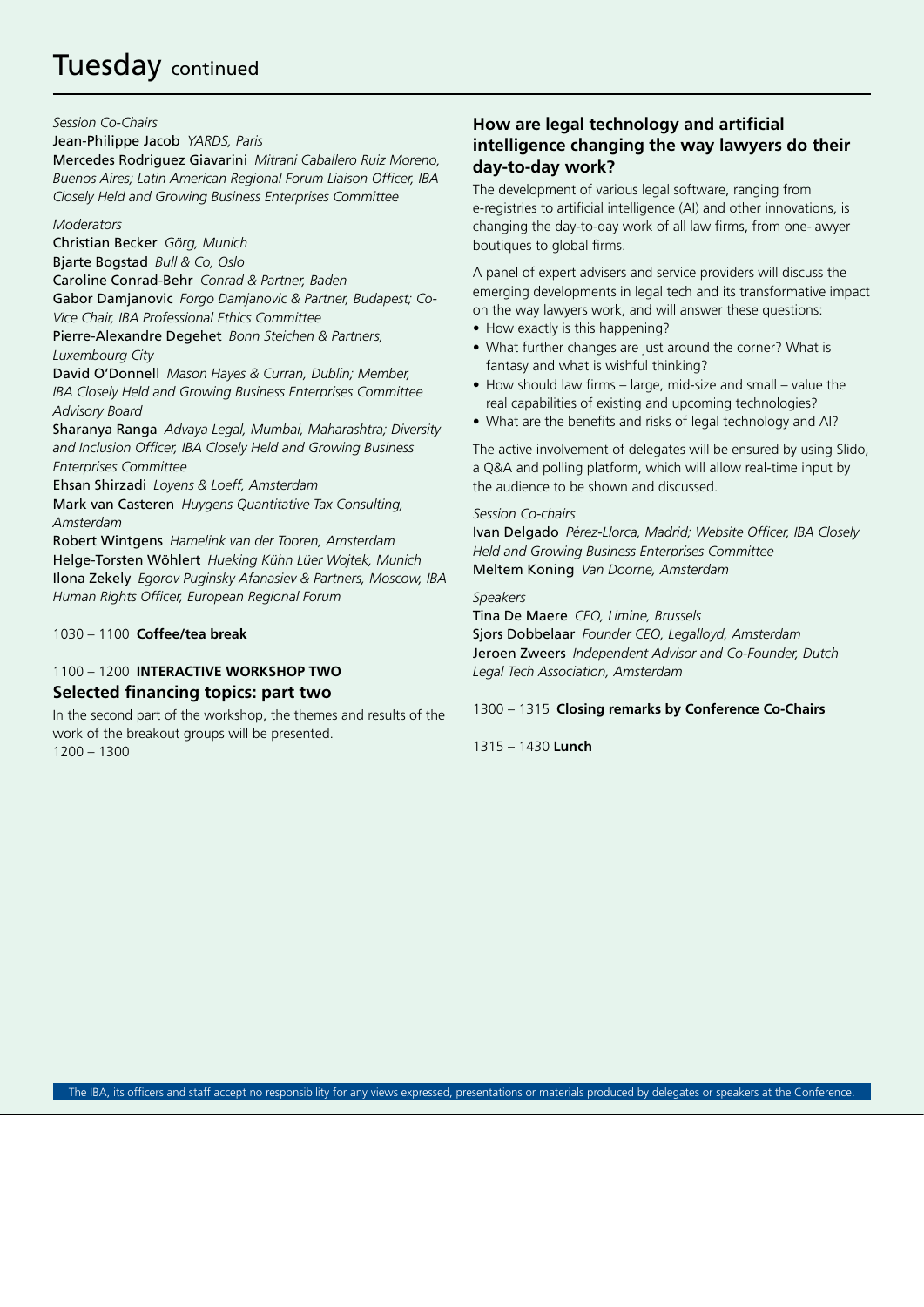## Information

#### **Date**

16 -17 May 2022

#### **Venue**

Felix Meritis Keizersgracht 324 1016 EZ Amsterdam, the Netherlands Tel: +31 20 6279477 Email: info@felix-meritis.nl

#### **For the protection of all delegates, to attend the conference, you will need to provide evidence acceptable to the IBA and if required, to the relevant host country authorities that shows:**

- You have received two vaccinations against the Covid 19 virus with a WHO recognised vaccine, at least three weeks prior to attendance at the conference; or
- you have a negative PCR (polymerase chain reaction) test result not more than 72 hours before the conference begins [NOT a rapid lateral flow negative test]. Any costs incurred for vaccinations and tests are the responsibility of the delegate.

#### **By registering for the conference you agree to the following, the delegate code of conduct and all venue precaution notifications:**

- You will not attend the conference if you are displaying any Covid symptoms
- Should you develop any Covid symptoms during your attendance at the conference you will immediately:
- inform a member of IBA staff by email (maria.chew@int-bar.org)
- self-isolate

#### Fees

*Online registrations received:*

|                            | on or before<br>15 April | until<br>10 May |
|----------------------------|--------------------------|-----------------|
| IBA member                 | €790                     | €895            |
| Non-member                 | €945                     | €1050           |
| Young lawyers              | €595                     | €1050           |
| Academics/judges           | €595                     | €1050           |
| Public lawyers             | €595                     | €1050           |
| Corporate counsel          | €710                     | €1050           |
| Conference dinner (Monday) | €125                     | €125            |

After **10 May 2022** registrations must be received in hard copy at the IBA office.

#### *Hard copy registration forms and fees received:*

|                            | on or before<br>15 April | after<br>15 April |
|----------------------------|--------------------------|-------------------|
| IBA member                 | €880                     | €995              |
| Non-member                 | €1050                    | €1165             |
| Young lawyers              | €660                     | €1165             |
| Academics/judges           | €660                     | €1165             |
| Public lawyers             | €660                     | €1165             |
| Corporate counsel          | €790                     | €1165             |
| Conference dinner (Monday) | €125                     | €125              |

#### **Language**

All working sessions and Conference materials will be in English.

#### **How to register**

Register online by 10 May 2022 at **www.ibanet.org/conferencedetails/CONF2146** and make payment by credit card to avail of the ten per cent online registration discount or complete the attached registration form and return it to the Conference Department at the IBA together with your proof of bank transfer payment. You should receive an email confirmation of your registration within five days; if you do not, please contact **maria.chew@int-bar.org**.

- comply with all local and national restrictions
- If you receive any notification from any source that you have been exposed to a Covid risk, you will immediately inform a member of IBA staff and comply with local or national restrictions that may be required
- You travel at your own risk and you agree that the IBA cannot be held responsible if you contract Covid during the conference or after returning from the conference
- You agree to the extent permitted by law that you shall not hold IBA responsible for: any travel costs incurred for travelling to and from the conference; any travel costs that may be irrecoverable due to the cancellation or postponement of the conference; any losses or liabilities associated with contracting Covid whether on the way to, during or after the conference.
- You agree that, if asked by the relevant local or national authorities, the IBA has permission to pass on your personal information and contact details to those authorities should contact tracing be required.

If you do not comply with the above criteria you might be refused entry to the conference.

- \* By paying the non-member fee, we welcome you as a delegate member of the IBA for the year in which this conference is held, which entitles you to the following benefits:
- 1) Password access to certain parts of the IBA website.
- 2) Receipt of *IBA E-news* and access to online versions of *IBA Global Insight*. 3) Pay the member rate for any subsequent conference registrations for
- this calendar year.
- \*\* A reduced rate is offered to IBA Corporate Group Members. Please register online to obtain a 25 per cent discount on the IBA member fee.

If you would like to become a full or general member of the IBA, which includes membership of one committee or more – and inclusion in and access to our membership directory – we encourage you to do so now in order to register for this Conference at the member rate. You can find full details of how to join at **www.ibanet.org**.

A reduced rate is offered to lawyers who are over the age of 65, have been an IBA member for more than 20 years and are no longer practising law.

#### **Full payment must be received in order to obtain your Conference documentation**.

#### **Fees include:**

- Attendance at all working sessions
- Access to the Conference materials from the IBA website (www.ibanet. org), including any available speakers' papers submitted to the IBA before 10 May
- Access to live delegate search
- Lunch on Monday and Tuesday
- Tea and coffee during breaks
- Women Lawyers' Committee breakfast on Tuesday
- Invitation to the Host Committee reception on Monday 16 May

#### **Please note that registrations are not transferable**.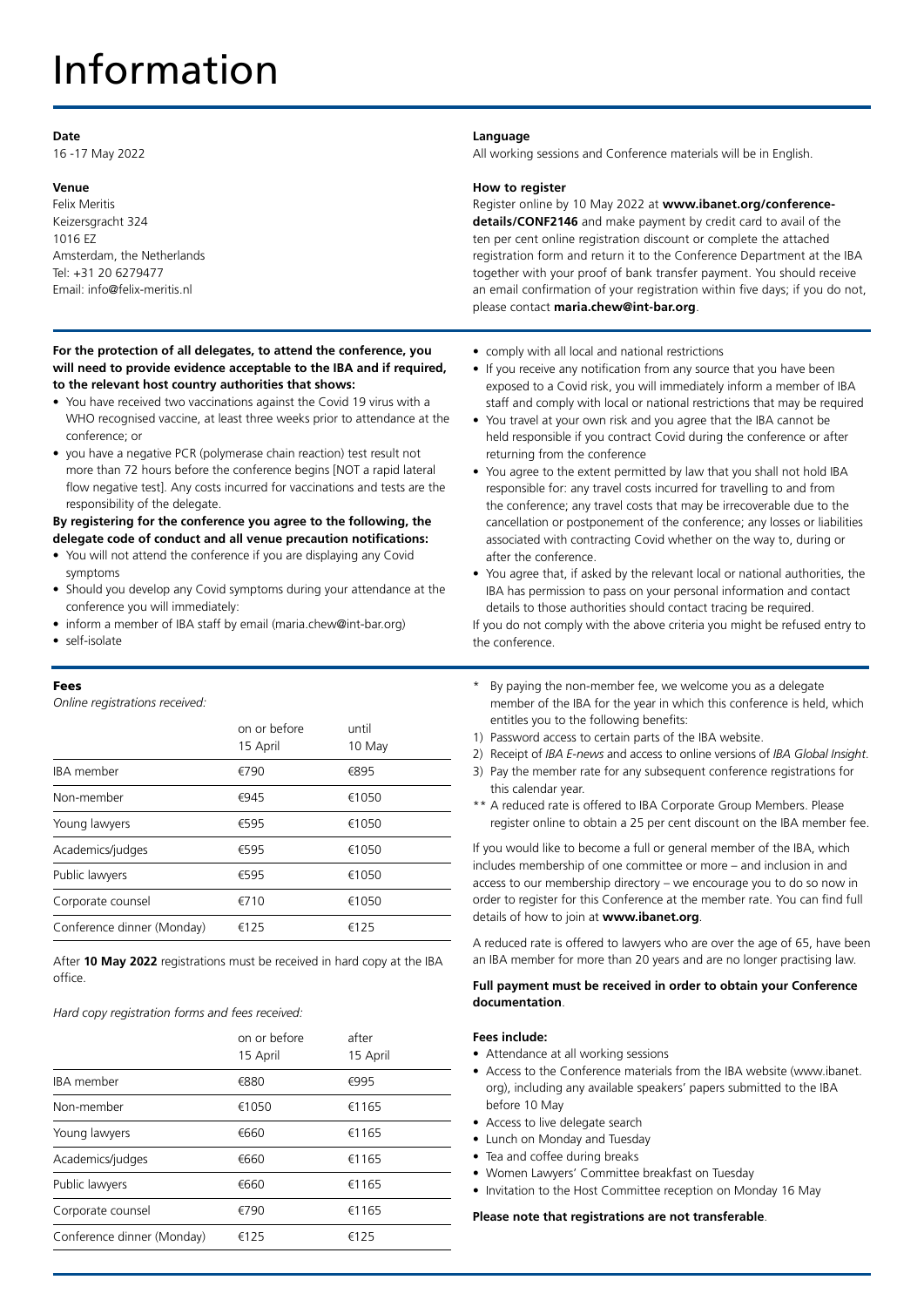#### **List of participants**

In order for your name to appear in the list of participants, which will be distributed at the Conference, your registration form must be received by **10 May** at the latest.

#### **Live delegate search**

Delegates are able to use the live delegate search via the IBA website, in order to use this function delegates will need to be logged into their MyIBA. This will allow search access to up-to-date attendance lists.

#### **Registration confirmation**

Upon receipt of your payment for the Conference a confirmation email will be sent to you which contains information regarding your attendance at the Conference. You will also be able to view and download your payment information and manage your registration via your My IBA profile on the IBA website.

#### **Delegate Code of Conduct**

- Temperature (under 38 C) and vaccination / PCR test result checks will be operational upon arrival at the Conference venue.
- Face masks should be worn when moving around the venue. We also recommend that face masks are worn in the conference room where delegates will be located for longer periods. This is also subject to local or national restrictions (where the most restrictive practices will apply).
- It is recommended that delegates regularly use the hand sanitisers which will be available for use at the conference.
- Delegates are recommended not to share or mix drinking or eating utensils and should dispose of any napkins and other papers or disposable products promptly in waste receptacles.
- No hard copy conference materials will be distributed. Conference programme and lists of participants will only be provided in soft copy by email.
- We request that you do not shake hands with delegates, exchange business cards or any other materials.

#### **Venue precautions (these are also subject to the host country's local and/or national requirements)**

- Socially distanced movement and seating rules will be followed. These will comply with relevant local or national restrictions of the venue location at the time of the conference.
- Food and drink will be provided according to the relevant local or national Covid precaution requirements of the venue location at the

#### Fees

#### **Payment of registration fees by bank transfer or BACS payment Registration forms received without proof of payment will NOT be processed until proof of payment has been received.**

**Euro:** by bank transfer to the IBA account at the National Westminster Bank, St James's & Piccadilly Branch, 208 Piccadilly, London W1A 2DG, United Kingdom.

SWIFT address NWBKGB2L, IBAN GB58NWBK60721106570631 **Please ensure that a copy of the bank transfer details is attached to your registration form.**

**Online credit card payments:** by Visa, MasterCard or American Express. No other cards are accepted.

**Please ensure that your name and '[conf2146]' appear on any transfer or draft.**

#### **No deductions or withholdings**

All fees payable to us by you in accordance with the terms contained in this 'Information' section shall be paid free and clear of all deductions or withholdings whatsoever.

If any deductions or withholdings are required by law to be made from any fees payable to us by you under the terms contained in this 'Information' section you shall pay such sum as will, after the deduction or withholding has been made, leave us with the same amount as we would have been entitled to receive in the absence of any such requirement to make a deduction or withholding.

time of the conference.

- Conference venue meeting and catering rooms will be deep cleaned prior to IBA Conferences
- Conference venue staff and IBA staff will wear face masks when moving around the venue
- AV equipment/microphones will be disinfected or have covers changed between use by different speakers

#### **Book with confidence**

- The IBA will offer a full refund if you are required to cancel your registration due to Covid related reasons; we will require written confirmation of your cancellation by the end of business on the first day of the conference.
- If the IBA needs to reschedule the event, your registration will be automatically transferred to the new date and no additional fees will be charged. If this date is not convenient for a delegate, a refund of the cost of the conference place will be available on request to the IBA.
- If the IBA is unable to reschedule the conference within 12 months of the original scheduled date, a full refund of the cost of the conference place will automatically be made to all delegates.
- Please note that the IBA will not provide refunds for any other costs incurred including any travel costs.

• If you have questions or concerns, please email confs@int-bar.org Please note, these terms are subject to any more restrictive or different local requirements, and may be altered and amended from time to time to reflect any changes to restrictions or government requirements.

#### **Photography and filming**

Certain sessions and/or social functions may be photographed and/or filmed and some of this content may be used for future IBA marketing materials, member communications, products or services. Should you have any concerns with regard to this, or do not wish to be featured in any of these materials please contact the IBA Marketing Department at **ibamarketing@int-bar.org.**

#### **Promotional literature**

Please note that no individual or organisation may display or distribute publicity material or other printed matter during the Conference, unless by prior arrangement with the IBA. Organisations and companies wishing to discuss promotional opportunities should contact the IBA Sponsorship Department at **sponsorship@int-bar.org.**

If we obtain the benefit of any tax credit or other relief by reference to any such deductions or withholdings, then we shall repay to you such amount as, after such repayment has been made, will leave us in no worse position than we would have been had no such deductions or withholdings been required.

#### **Conference sell-outs**

The IBA places its conferences in venues of a suitable size for each event; however, there are times when our conferences may sell out. Should this happen, prospective delegates will be informed and a waiting list will operate. The waiting list will function on a 'first come, first served' basis, subject to receiving registered delegate cancellations. The waiting list for a conference will close once it has reached ten per cent of the conference venue capacity, as it is very unlikely a place will become available. The IBA will not be liable for any travel or accommodation expenses incurred by an individual who travels to a conference without a confirmed place at the event.

#### **Cancellation of registration or social functions**

If cancellation is received in writing at the IBA office by **22 April 2022**, fees will be refunded less a 25 per cent administration charge. Refunds will be made minus any monies owed to the IBA.

We regret that no refunds can be made after this date. Registrations or social function bookings received after **22 April 2022** will not be eligible for any refund of fees. Please note that the IBA will however offer a full refund if you are required to cancel your registration due to Covid related

 $\bullet$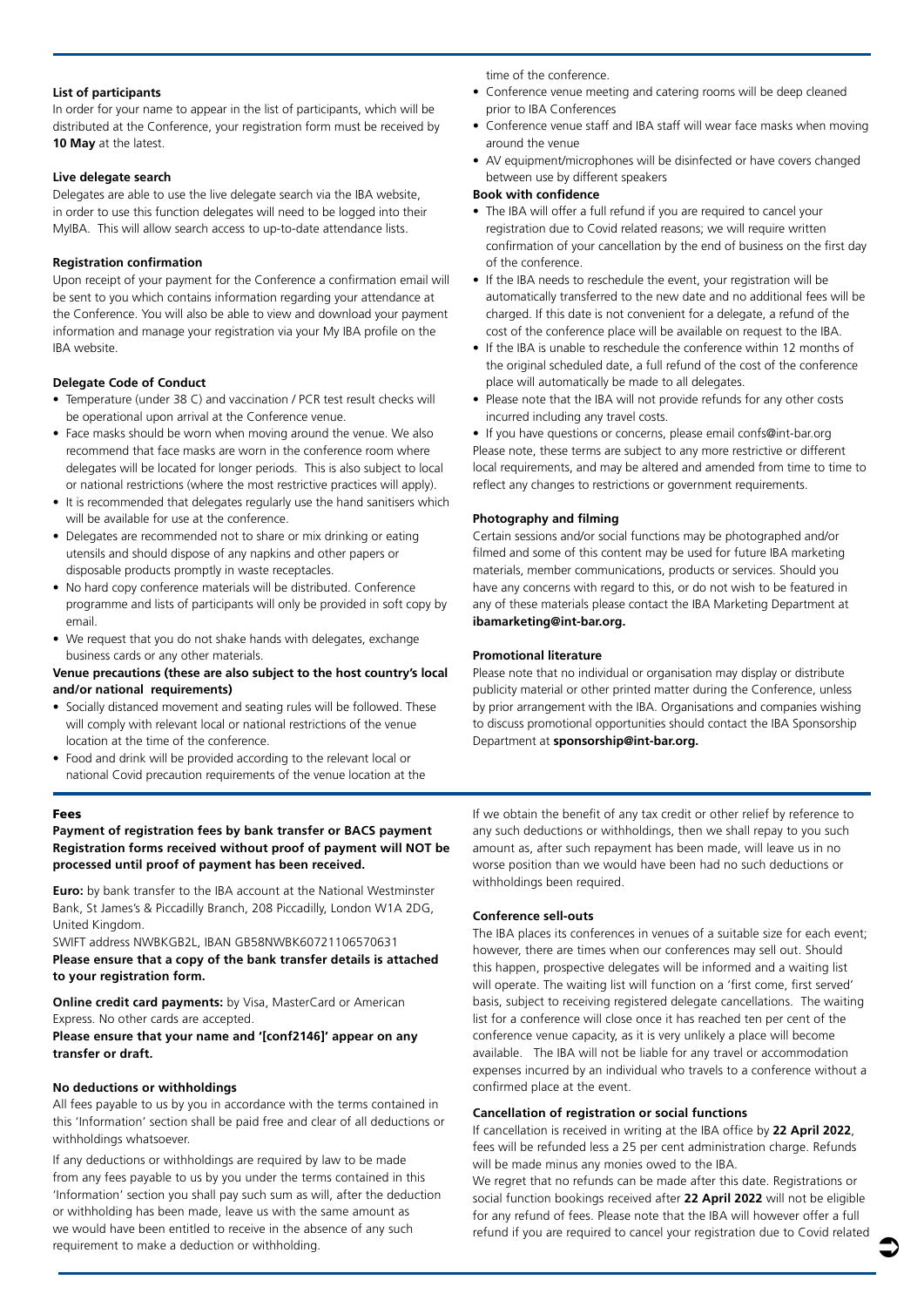reasons; we will require written confirmation of your cancellation by the end of business on the first day of the conference.

Should you have difficulties in obtaining your visa and are not able to attend the Conference this cancellation policy will still apply.

Upon submission of your completed Conference registration form to the IBA you are considered 'registered' pending payment. Please note that the cancellation terms and conditions as indicated will apply as soon as your registration is received.

Provided you have cancelled your registration to attend an IBA Conference in accordance with the terms of the 'cancellation of registration' clause included in the 'Information' section of the relevant Conference programme, you must then confirm to us in writing at the

#### Hotel accommodation

The conference does not have a room block at a hotel. Please for the closest hotels to the conference venue.

**Ambassade Hotel Amsterdam** 4-minute walk from

Herengracht 341, 1016 AZ Amsterdam The Netherlands Phone: +31 (0)20 555 0 222 **<https://ambassade-hotel.nl/hotel/>**

#### **Hotel NH City Centre Amsterdam** 5-minute walk from

Spuistraat, 288-292, 1012 VX Amsterdam The Netherlands Phone: +31 20 420 4545 Reservations: +31 91 398 46 61 **[www.nh-hotels.com/hotel/nh-city-centre-amsterdam](https://www.nh-hotels.com/hotel/nh-city-centre-amsterdam)**

**Hotel Pulitzer Amsterdam** 5-minute walk from Felix Meritis

Prinsengracht 323 1016 GZ Amsterdam The Netherlands Phone: +31 (0)20 5235235 **[www.pulitzeramsterdam.com/](https://www.pulitzeramsterdam.com/)**

#### Social programme

#### 1730 – 1915 **Amsterdam cruise and drinks reception hosted by the Host Committee**

Amsterdam is known for its beautiful canals and history. The Host Committee firms have arranged a floating reception on canal tour boats, followed by a drink at the Conference dinner location. In addition to seeing lovely Amsterdam by water, Conference attendees can mix and mingle before the dinner.

The boats will take a tour of the world-famous central Amsterdam canals and end at the dinner restaurant in the restored former harbour area of Amsterdam Noord.

Drinks and canapés will be served on board where attendees will also be treated to musical and other entertainment.

The cruise and reception are open to all registered delegates.

IBA office as soon as possible, but in no event later than one year (12 calendar months) from the date of any such Conference, all necessary details to enable any reimbursement owed to you to be paid. We regret that no refunds will be made after the date that is one year (12 calendar months) after the date of the relevant Conference.

#### **Travel arrangements and visas**

Participants are responsible for making their own travel arrangements. It is recommended that you check your visa requirements with your local embassy or consulate. We are unable to dispatch visa invitation letters to support your visa application prior to receipt of your registration form and full payment of registration fees.

**Please apply for your visa in good time.**

| e see below     | <b>NH Collection Amsterdam Grand</b><br><b>Hotel Krasnapolsky</b> | 11-minute walk from<br>Felix Meritis |
|-----------------|-------------------------------------------------------------------|--------------------------------------|
|                 | Dam 9,<br>1012 JS Amsterdam                                       |                                      |
| ı Felix Meritis | The Netherlands                                                   |                                      |
|                 | Tel: +31 205 549 111                                              |                                      |
|                 | Reservations: +34 91 398 46 61                                    |                                      |
|                 | www.nh-hotels.com/hotel/nh-collection-amsterdam-grand-hotel-      |                                      |
|                 | krasnapolsky                                                      |                                      |
| ı Felix Meritis | <b>Hotel NH Collection Amsterdam</b>                              | 11-minute walk from                  |
|                 | <b>Flower Market</b>                                              | <b>Felix Meritis</b>                 |
|                 | Vijzelstraat 4,                                                   |                                      |
|                 | 1017 HK Amsterdam                                                 |                                      |
|                 | The Netherlands                                                   |                                      |
|                 | Tel: + 31 20 622 2266                                             |                                      |
|                 | Reservations: +34 91 398 46 61                                    |                                      |

**[www.nh-hotels.com/hotel/nh-collection-amsterdam-flower-market](https://www.nh-hotels.com/hotel/nh-collection-amsterdam-flower-market)**

#### 1930 – 2200 **Conference dinner**

*Stork, Gedempt Hamerkanaal 201, 1021, Amsterdam* 

Join fellow delegates after the Conference for an evening of food and networking at this unique fish restaurant overlooking the old harbour in Amsterdam-Noord.

*Welcome remarks* 

Alejandro Payá *Cuatrecasas, Barcelona; Chair, IBA Closely Held and Growing Business Enterprises Committee*

During the dinner a special surprise speaker will stimulate a lively and light debate following a brief introduction.

Ticket price: €125

Return transport will be provided, courtesy of the Host Committee.

One place per registered delegate is permitted.

The organisers may at any time, with or without giving notice, in their absolute discretion and without giving any reason, cancel or postpone the conference, change its venue or any of the other published particulars, or withdraw any invitation to attend. In any case, neither the organisers nor any of their officers, employees, agents, members or representatives shall be liable for any loss, liability, damage or expense suffered or incurred by any person, nor will they return any money paid to them in connection with the conference unless they are satisfied not only that the money in question remains under their control but also that the person who paid it has been unfairly prejudiced (as to which, decision shall be in their sole and unfettered discretion and, when announced, final and conclusive).

#### **IBA Harassment Policy**

IBA conferences provide unrivalled professional development and network-building opportunities for international legal practitioners and their professional associates. The IBA values the participation of every delegate and member of the IBA and wants all attendees to have an enjoyable and fulfilling experience. Accordingly, all conference attendees are expected to show respect and courtesy to other attendees, IBA staff and those involved with hosting the events throughout the conference and at all conference events, receptions, and parties, whether officially organised by the IBA or others. All delegates, guests, attendees, speakers, exhibitors, staff and volunteers at any IBA event are required to conform to the IBA Harassment Policy.

See **www.ibanet.org/conferences/harassment-policy.aspx**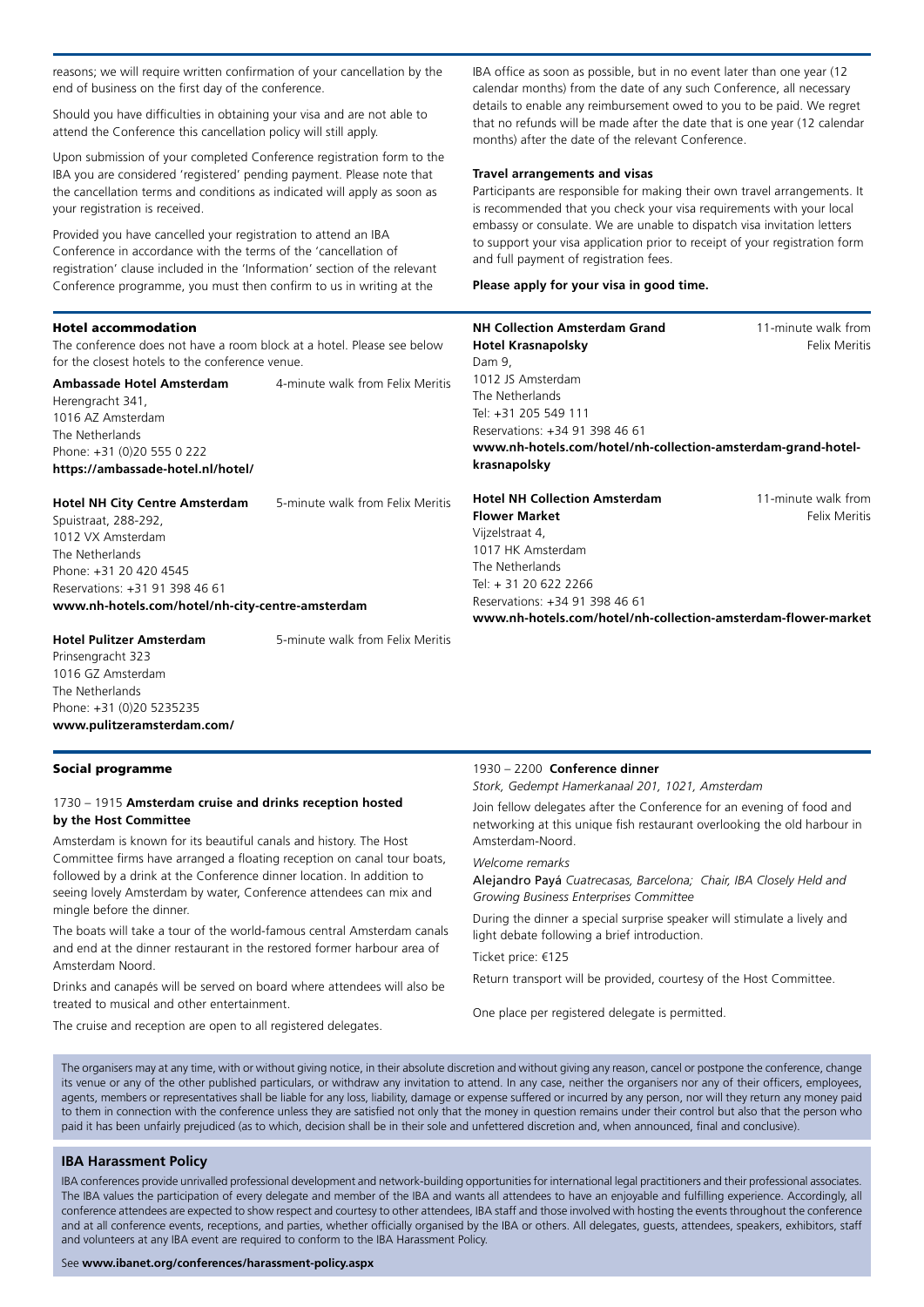## Registration form



#### **6th IBA Global Entrepreneurship Conference**

#### 16–17 May 2022, Felix Meritis, Amsterdam, the Netherlands

Please read the 'Information' section before completing this form and return it together with your bank transfer or cheque to Maria Chew at the address overleaf.

> REGISTER ONLINE AT [WWW.IBANET.ORG/CONFERENCE-DETAILS/CONF2146](https://www.ibanet.org/conference-details/CONF2146) TO MAKE IMMEDIATE AND SECURE PAYMENT BY CREDIT CARD AND OBTAIN A 10 PER CENT DISCOUNT ON THE FEES BELOW

**PERSONAL DETAILS** *(Please attach your business card or write in block capitals)*

#### **SPECIAL DIETARY REQUIREMENTS**

If you have special dietary requirements, due to allergen intolerances, medical, religious reasons or a life choice, please specify the requirement below. The IBA is unable to cater for dietary requirements other than for the above reasons.

Please tick box if you have allergen intolerances and specify

Please state all other dietary requirements clearly, i.e. I am a vegetarian; I do not eat red meat.

 $\_$  , and the set of the set of the set of the set of the set of the set of the set of the set of the set of the set of the set of the set of the set of the set of the set of the set of the set of the set of the set of th *Disclosure of dietary information denotes you have agreed to the IBA sharing this information with relevant third parties who are providing catering on our behalf.*

#### TO OBTAIN A TEN PER CENT DISCOUNT ON THE FEES BELOW,

PLEASE REGISTER BY 10 MAY ONLINE AT [WWW.IBANET.ORG/CONFERENCE-DETAILS/CONF2146](https://www.ibanet.org/conference-details/CONF2146) IBA MEMBERS CAN REGISTER ONLINE BY 15 APRIL FOR **€**790, PLEASE SEE 'INFORMATION' FOR FURTHER ONLINE REGISTRATION DETAILS.

| HARD COPY REGISTRATION FORMS AND FEES RECEIVED:                                                     | on or before 15 April | after 15 April | amount payable |
|-----------------------------------------------------------------------------------------------------|-----------------------|----------------|----------------|
| <b>IBA</b> member                                                                                   | €880                  | €995           | €              |
| Non-member*                                                                                         | €1050                 | €1165          | €              |
| Young lawyers                                                                                       | €660                  | €1165          | €              |
| Academics/judges                                                                                    | €660                  | €1165          | €              |
| Public lawyers                                                                                      | €660                  | €1165          | €              |
| Corporate counsel**                                                                                 | €790                  | €1165          | €              |
| <b>Social function</b><br>Monday 16 May<br>Amsterdam cruise and drinks reception                    | I will attend         | <b>NIL</b>     | <b>NIL</b>     |
| Monday 16 May<br><b>Conference Dinner</b><br>One dinner place per registered delegate is permitted. | I will attend         | €125           | €              |

 **TOTAL AMOUNT PAYABLE €**

 $\bullet$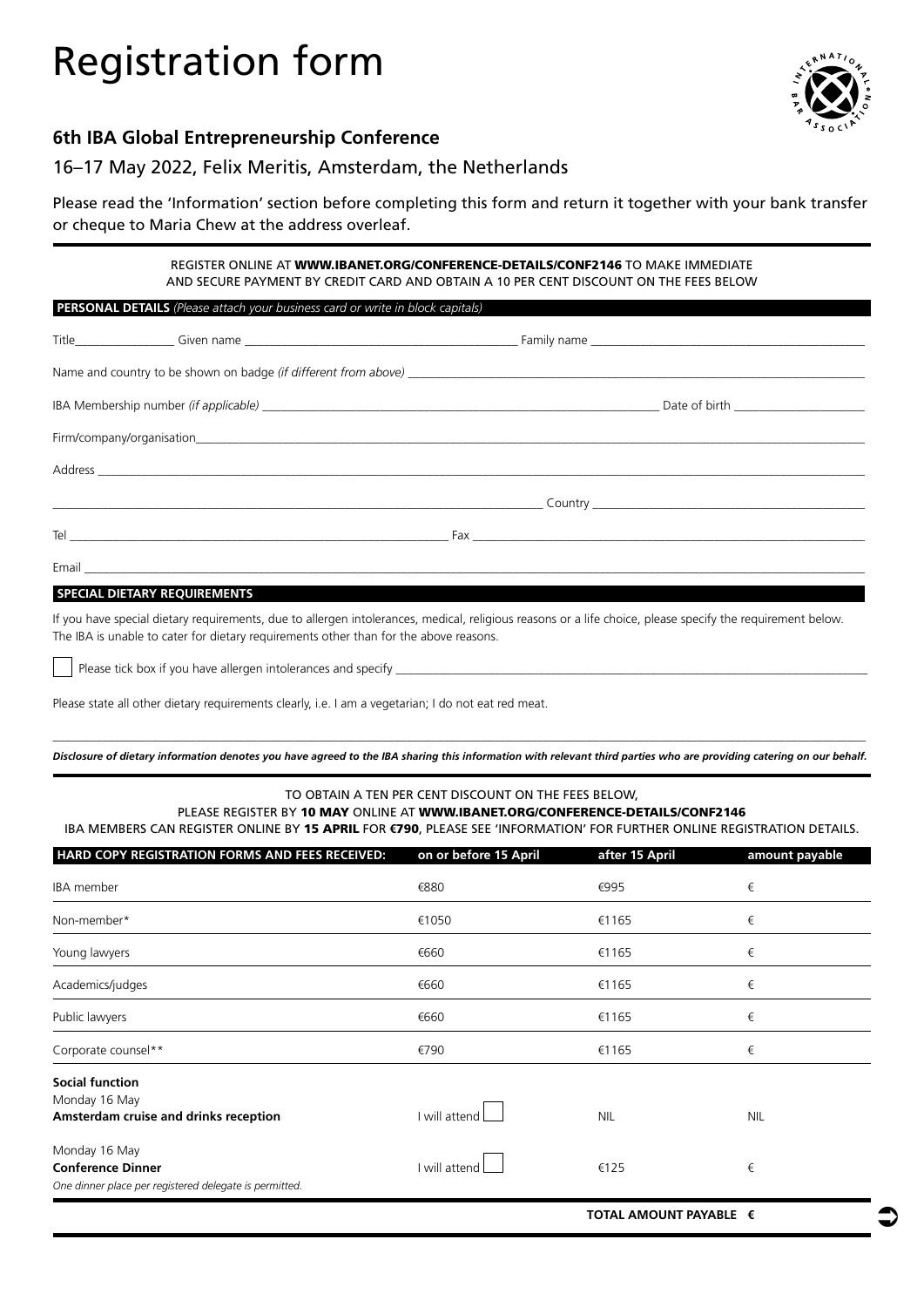\*JOIN THE IBA TODAY AND REGISTER FOR THIS CONFERENCE AT THE IBA MEMBER RATE. PLEASE FIND THE MEMBERSHIP APPLICATION FORM AT [WWW.IBANET.ORG](http://www.ibanet.org).

\*\*A REDUCED RATE IS OFFERED TO IBA CORPORATE GROUP MEMBERS. PLEASE REGISTER ONLINE TO OBTAIN A 25 PER CENT DISCOUNT ON THE IBA MEMBER FEE

A REDUCED RATE IS OFFERED TO LAWYERS WHO ARE OVER THE AGE OF 65, HAVE BEEN AN IBA MEMBER FOR MORE THAN 20 YEARS AND ARE NO LONGER PRACTISING LAW. PLEASE CONTACT THE IBA OFFICE FOR FURTHER INFORMATION.

> FULL PAYMENT MUST BE RECEIVED IN ORDER TO PROCESS YOUR REGISTRATION. PLEASE NOTE THAT REGISTRATIONS ARE NOT TRANSFERABLE.

#### **METHODS OF PAYMENT**

#### **By credit card**

Register online at **[www.ibanet.org/conference-details/conf2146](https://www.ibanet.org/conference-details/conf2146)** and make immediate and secure payment by credit card

Note : please do not send your credit card details on the registration form or within an email or fax.

#### **By bank transfer or BACS payment**

Registration forms received without proof of payment will NOT be processed until proof of payment has been received.

**Euro:** by bank transfer to the IBA account at the National Westminster Bank, St James's & Piccadilly Branch, 208 Piccadilly, London W1A 2DG, United Kingdom.

SWIFT address NWBKGB2L, IBAN GB58NWBK60721106570631

**WHERE DID YOU FIRST HEAR ABOUT THIS CONFERENCE?**

**Please ensure that a copy of the bank transfer details is attached to your registration form.**

|                                                                                                  | <b>INSTITUTION THIS CONTENSIVE</b>                                            |                                                                                                                                                                                     |                 |               |
|--------------------------------------------------------------------------------------------------|-------------------------------------------------------------------------------|-------------------------------------------------------------------------------------------------------------------------------------------------------------------------------------|-----------------|---------------|
| <b>IBA CONFERENCE</b>                                                                            | OTHER CONFERENCE                                                              | <b>DIRECT MAIL</b>                                                                                                                                                                  | <b>INTERNET</b> | ADVERTISEMENT |
| <b>EMAIL</b>                                                                                     | <b>EDITORIAL</b>                                                              | <b>RECOMMENDATION</b>                                                                                                                                                               | <b>OTHER</b>    |               |
|                                                                                                  | Please provide further details, quoting code (if applicable)                  |                                                                                                                                                                                     |                 |               |
|                                                                                                  |                                                                               |                                                                                                                                                                                     |                 |               |
|                                                                                                  |                                                                               |                                                                                                                                                                                     |                 |               |
|                                                                                                  |                                                                               |                                                                                                                                                                                     |                 |               |
|                                                                                                  |                                                                               |                                                                                                                                                                                     |                 |               |
|                                                                                                  |                                                                               | The International Bar Association would like to keep in touch with you about relevant news, events, publications and membership. You can opt out of receiving information           |                 |               |
|                                                                                                  | want your details to be included in the list, please email confs@int-bar.org. | at any time by emailing <b>member@int-bar.org</b> or by logging into My IBA and updating your preferences. Your details will be included in the list of participants. If you do not |                 |               |
| For further details on how your data is used and stored: www.ibanet.org/web privacy policy.aspx. |                                                                               |                                                                                                                                                                                     |                 |               |
|                                                                                                  |                                                                               |                                                                                                                                                                                     |                 |               |
|                                                                                                  | PLEASE SEND THE COMPLETED FORM TO INTERNATIONAL BAR ASSOCIATION:              |                                                                                                                                                                                     |                 |               |
|                                                                                                  | International Bar Association Asia Office                                     |                                                                                                                                                                                     |                 |               |
| Trade Tower, Suite 1703                                                                          |                                                                               |                                                                                                                                                                                     |                 |               |
| 511 Yeongdong-Daero, Gangnam-Gu                                                                  |                                                                               |                                                                                                                                                                                     |                 |               |
| Seoul, South Korea 06164                                                                         |                                                                               |                                                                                                                                                                                     |                 |               |
| Tel: +82-2-6279-8100                                                                             |                                                                               |                                                                                                                                                                                     |                 |               |

email: maria.chew@int-bar.org

[www.ibanet.org](https://www.ibanet.org)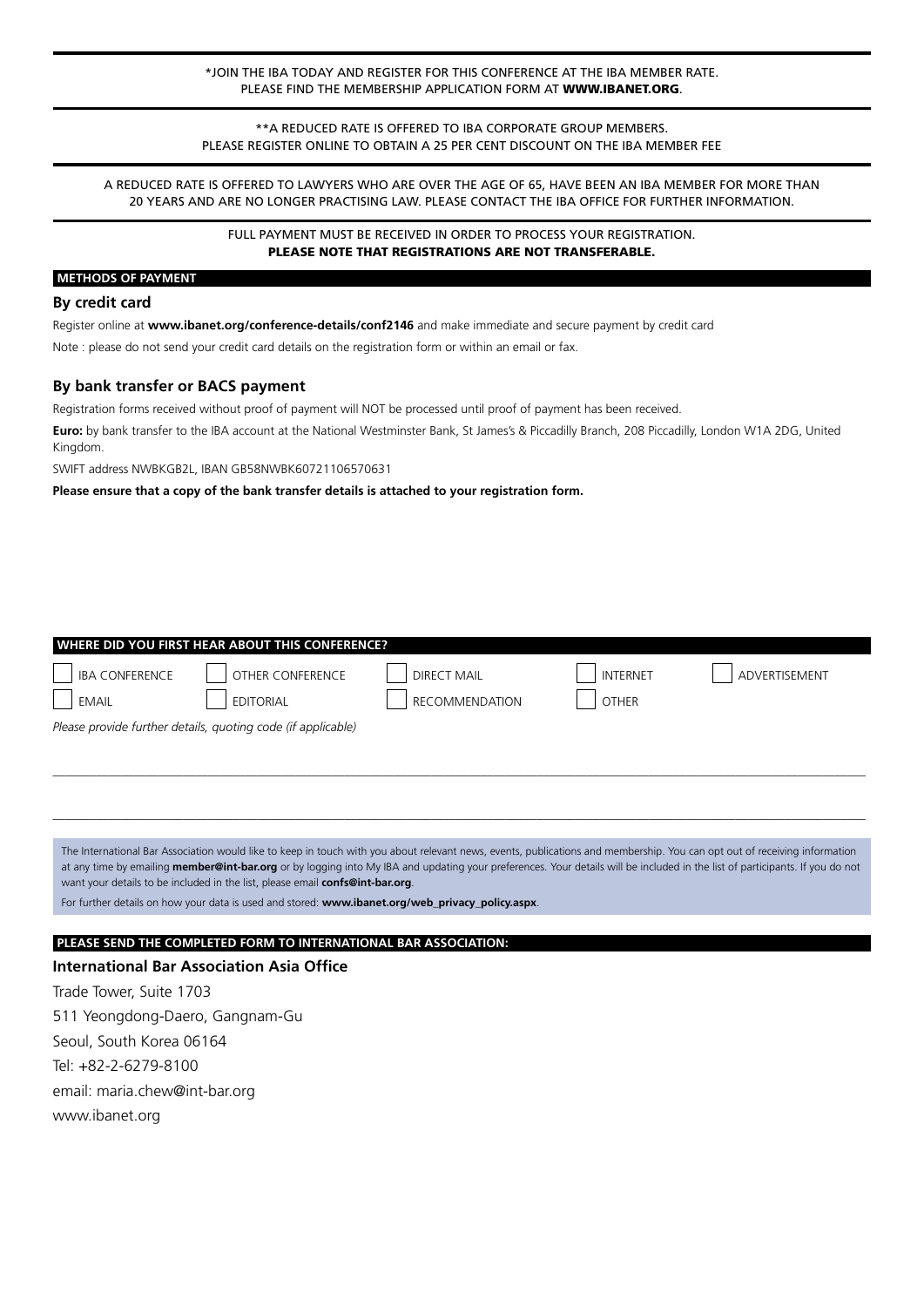



# International and digital borders are fading

*In this changing landscape, you need a thorough understanding of your opportunities, possibilities, restrictions and requirements.*

AKD Benelux lawyers can guide you through the complex legal world. We are a Benelux law firm with over **500 top-class lawyers, tax specialists and staff** whose second nature is to explore beyond their own discipline. We combine our expertise in a wide range of legal fields with knowledge and experience of your business and sector. Our offices in the Netherlands, Belgium and Luxembourg, where we practice Dutch, Belgian and Luxembourg law, provide you with first-rate integrated, comprehensive, international legal services.

**More information? akd.eu or info@akd.eu**